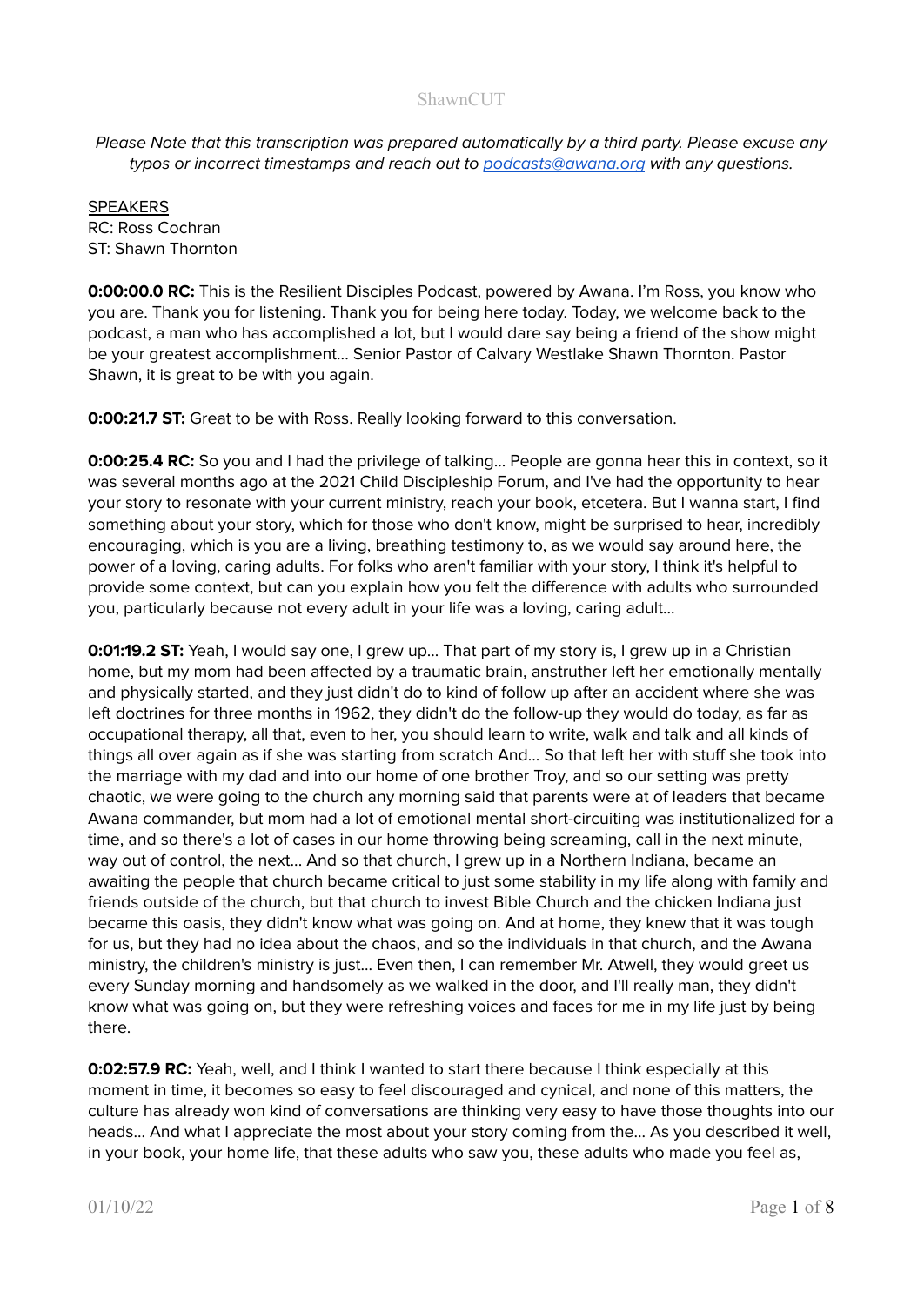again, as we would say around here, like you belonged in that church context, just by being themselves, they weren't... They weren't pastors. You said to me once, one of them wasn't even a particularly nice person, but they were there, and that made such a difference in everyone who is listening to us talk already knows how to do that, and they're already doing that for so many kids in the context of their life now, you have the unique experience where you grew up, gain the level of platform wrote a book and had some of those adults come back into your life because they saw you reflect on that, can you share with folks who are listening to us, what that process was like… Because I've said this before, but I came to the Lord as an adult, and one of the things that I love doing is for anybody who came to Lord as a kid asking about it, because everyone's face lights up and they name people, they need people from 10 20, 40, 50 years ago, and it's like it was yesterday because of the prominent... But what was it like having those adults come back into your life?

**0:04:37.2 ST:** Well, the way they came... One major way they came back into my life or the book... The book was released in 2016 in the summer of 2016, and Tindall publishers published my book right there in the Chicago area. Here you... They organized a book signing at the Barnes and Noble at the University Park Mall in Mishawaka, Indiana, right there, and Southside, I grew up, and it got publicized, of course on my Facebook and it got publicized even the local solarium and so I didn't know if anybody would show up and really about 50-60 people outside, family members and friends show up, people I didn't expect to show up, teachers from my past coaches and we're talking to and to see these people, some of them in 40 years, and some of folks were my home church showed up, who had been involved in in children's ministry or student ministry is when I was there, and it's a small church, but we got it the most, maybe 300 at a height. So it was a typical average church in the 1970s in America, and people would come up and there were some showed up intentionally to apologize for not knowing how the troubles were in our home and not doing it more report in my life, and I would just look at that and some of my… Took her hand, some of these dear sweet ladies who were now very elderly, and I said to them, Look, you didn't need to know that you did exactly what you were supposed to do, you showed up each week and I wanna... You showed up at VBS and you showed up for the children's ministry on Sunday, for Sunday school, and you just being there, and I would remember when you would stand at this point in the room each week, we'd come in and... I didn't realize that I was on a... Do looking back, I remember coming in that rotunda and my eyes and immediately go to where they would stand because seeing them... And again, I didn't... As a five-year-old and 8-year-old, a 10-year-old or 15-year-old go, Oh, I need to see Mr and Mrs Smith today. It was just now looking back, I realize if you asked her, What was my home took, see certain people not just upfront, teaching or leading or haven't... They took score... Some of the game time, I see people that weren't even up front, platform-wise, who were there or present in the room and the space regularly with me, and that's where the caring adult in the life of the child regularly showing it up, you don't have to be… Super well-trained, you don't have to have certain spiritual gifts, you don't have to have a certain position of authority, or what have you, just showing up makes the world of difference. I do. No, don't please don't apologize. Some tears, apologize. Meeting them and say, You have nothing. I was Rossi, had no clue that was coming, I thought I'd see people, we have a nice time talking about good old days, but I could not believe how many of the church folks, and then some of them... Their spouse had died. And they would say No. If Bill knew too, I know he would be your apology, the... Please don't call dogs, you did exactly what was needed in my life, and God used... Doing wonderful ways.

**0:07:42.6 RC:** AMEN to that, and I think it speaks to you obviously we... The desire is for someone in a church ministry context to know what's going on in the life of the child, we talk about that a lot, taking the time in the name, the home life, really does make a difference, but I wanna just highlight one that ultimately God's doing the work and their plan, people, God's gonna put you in your life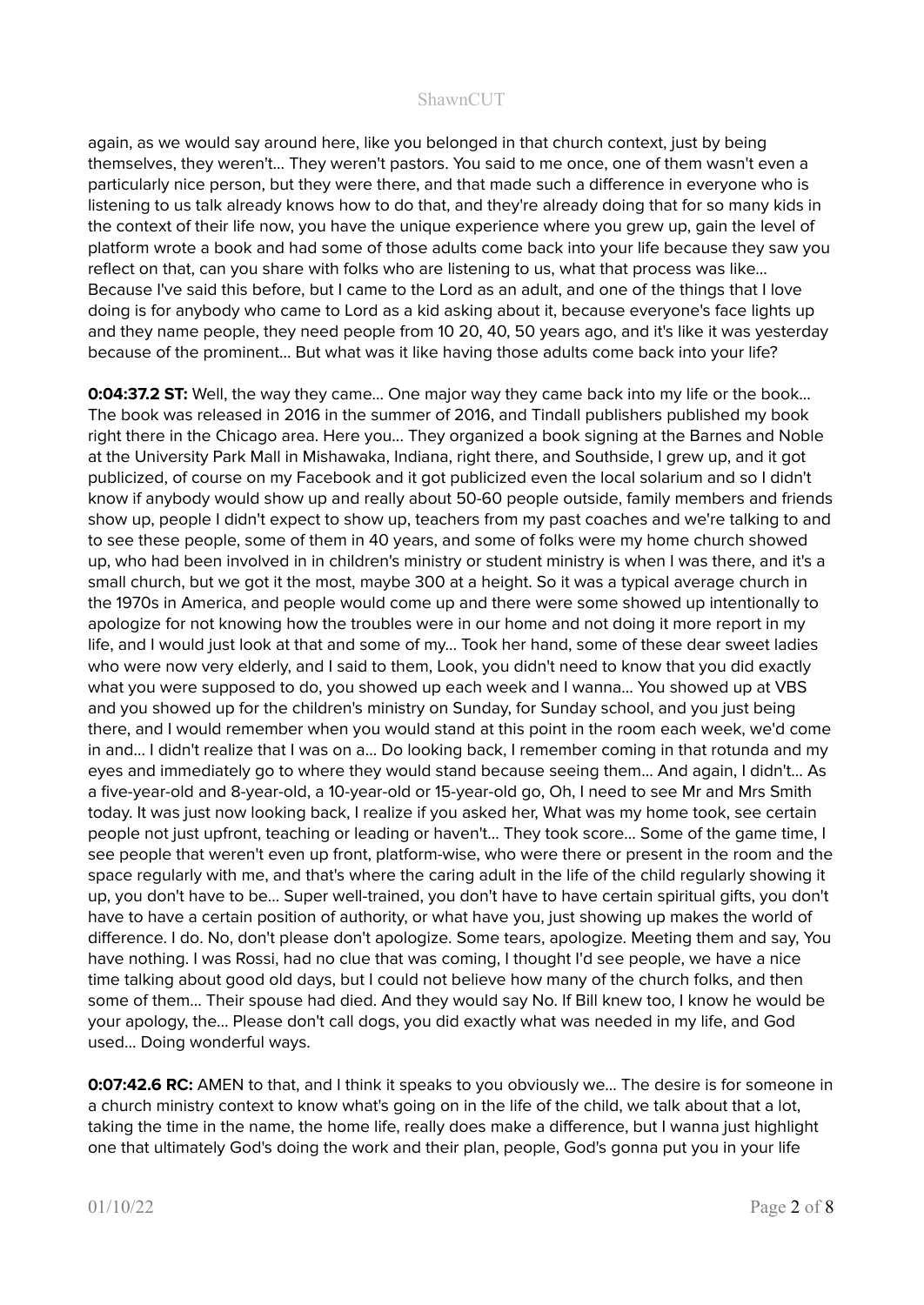who are just meant to reflect His heart, nothing more, nothing less, 'cause that in itself is so profound. My wife and I've been foster parents in the past, and we... One of the things that stands out to me about caring for kids would come from trauma is just one day of light makes a difference just on standing in a corner so that you feel safer walking in a room then you felt before you walk into that room literally rewire your brain. And pays dividends, where as you as an adult, are able to use the love of Jesus that they gave you in your administration, in your life, and that's actually what I wanna bring the conversation to next, which is, you operate as a senior pastor in a large church context, but I know because I've gotten the chance to know you a little bit, how critically important it is to you that love and caring adults are everywhere within the context of your church, is that a formal call out that you say explicitly from the pulpit to the church, is that just something that's like just in the water and people pick it up, how do you say that… I don't know if you use the language members, but how do you say that to those who are involved in your church?

**0:09:26.3 ST:** Well, let me make one comment on something you said when you said that, like the day you would have a foster kid coming out of a space of trauma, how one day of light to make such a difference and when you shine Christ, I think two. Those folks in my home church and people listening to us who are faithfully showing up from industries, and they may not be the upfront crazy person or the wonderful Bible teacher or whatever, but they're showing up faithfully to be a part of Children as ministers to ministry. Is that when you show up like that faithfully, you allowing the light of price to shine through you, two people and in places you didn't know was needed, you may know, obviously, and this kid's coming in and we heard his parents or divorce, or this person's coming in from that neighborhood in our community that's really challenges financially, it was a lot of poverty, there's a lot of unemployment, and so you may have those things where you say, We gotta shine light on this person in this situation or that place, but when you're faithfully showing it up our family was a part of the church over there all the time, people knew it very well, but they had no idea they were just being Christ by being present, that that light was shining to people, to kids and in places they had no idea. I was needed on the side of them, how do I as a pastor emphasize that it's funny because I would say since resilient disciples came out and since my friend yours Norvell started talking about the importance of the presence of a loving, caring, adult rigor and in life of a child. Until that point, I didn't how to articulate it, and I didn't really have anything, and even those folks who came to see me at the margins and not... I didn't know how to put what they did into a category, 'cause everything about my Bible college and seminary training in any seminar I'd ever been to, any mentor I ever talked to me, it's all about helping people to know their spiritual gifts. Equipping them with a program they're using, getting them to actively proactively engage with kids, it was all about being present in a very proactive way rather than just being present is a starting point that can make a deep impact in a child's life, so when that... We started using that language. I can remember where we were in the board room at Awana, and I remember when she use that language, there was this light bulb that went off in my head and said, That's what I've been trying to figure out… What do you call that? Where by being there, you can make an impact and you can shingles by your face, unless that began to reshape how I talk to our staff, I've now talked about the statistics, Valerie shared one of us, and even some articles and things, I've talked about it and then you know what's happening on our staff, whether they work with children or students are not, as I talk about the presence of a loving, caring adult in a regular way, that they're showing up... You kept people say, Oh, there was a coach like that, he wasn't the best coach, actually, it was a pretty bad coach, and as soon as he can get another parent to replace him, he was replaced, but he still was there a bench on the vantage with us. People immediately know what what you're saying when you say that, 'cause everybody has that even if you're a drug in a pretty healthy environment, a healthy home, you still need those kinds of... Column, anchors in your life. These people, they just show up and they show up for Christ, and they show up for you, and you make that connection. And so for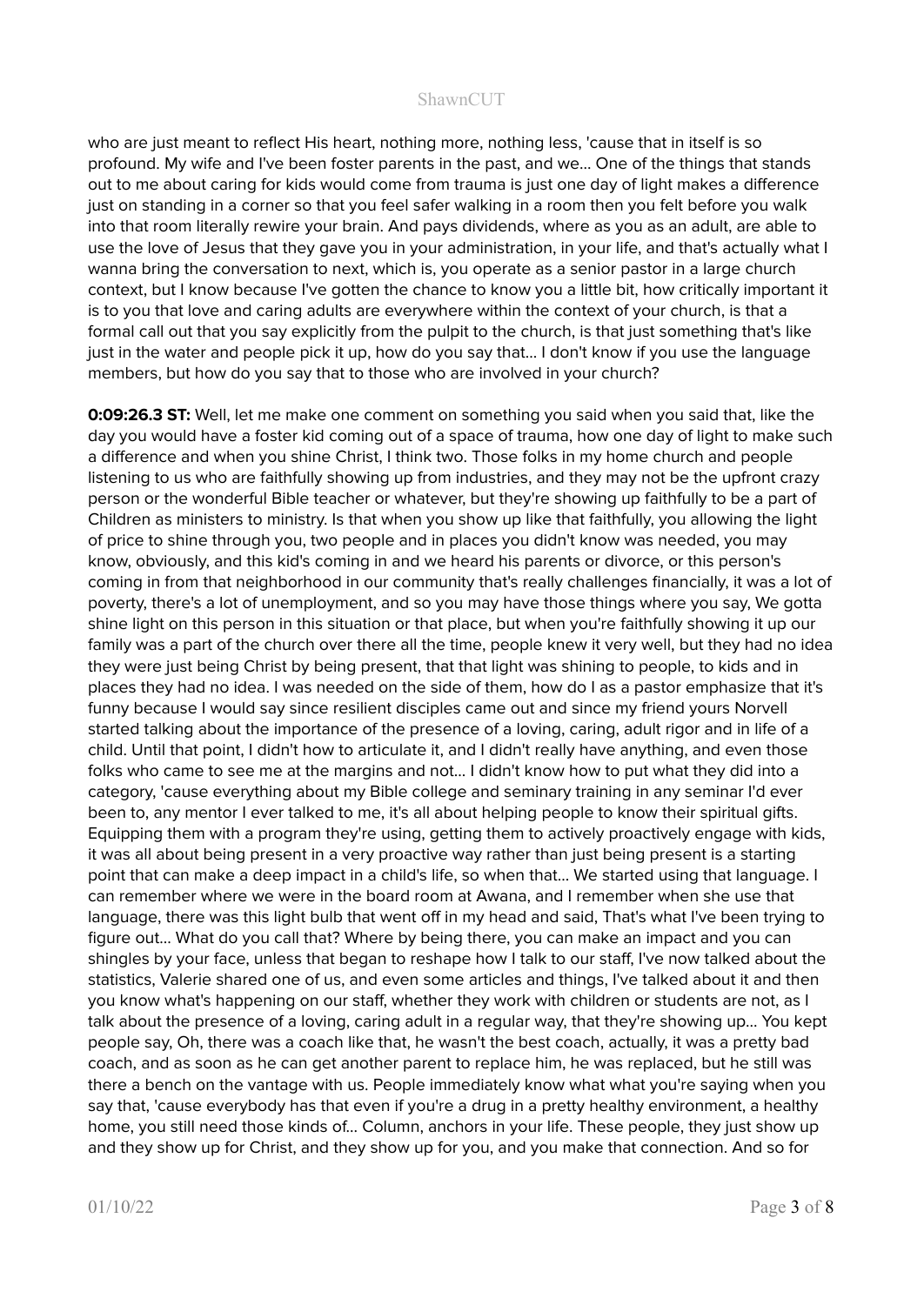me, I'd say it's... But it's only in the last two years that I began to articulate that in a clear way. I talk about it a lot with our children's ministry staff, and when I get to speak to the volunteers, I just spoke to some volunteers, I said, Hey, I want you to know something, something you probably think, Okay, I'm gonna be here to care for children, keep them safe, help them have fun. Teach some things, but I said, Just your presence. For some kids, and I gave a little bit of my story, I talked a little bit about what a Anis discovered and in shared even in resilient disciples of the presence of caring adult is so important. And you know what, I had a great response from, even though she volunteer, a couple of them came up to be some in the hallway and say, I never heard that described, but I had a person in my home church... It was the pastor's wife. It was a real small church, and she just was there. There are a lot of people are intimidated about being with kids, being upfront, singing, teaching… Even playing games with kids. That would show up faith.

**0:13:52.1 RC:** Yeah, well, and I think there's a ton of... There's just a ton of great stuff there, I wanna make really clear for people who are listening in real-time that in the show notes of where you're listening, there'll be a link to learn more about Shawn, a link to get Shawn's book as well as I like to get resilient, the Book of referencing, in case you haven't experienced it yet, but what I so appreciate about what you're sharing is that the... Yes, we have research, now we have data, now we have the ability to speak to how important this is, and now we also have some language, but everyone is describing that person in their life long before we had those data in those things.

**0:14:39.5 ST:** And they couldn't articulate why they made it a difference. Right, yes. Sometimes we'll say they had a smile, sometimes it'd be... They asked me about my day, but to articulate, we have security here at Calvary, and we live in Southern California runtime way, and we can have some allelic to administer, we can have some odd character, when I first heard I'd have security with me every week and get walking with me in the lobby and standing near me, they're not wearing uniforms and all that, but they're usually off-duty, share-step, these FBI agents, different ones like that. One of the guys who works with me every Saturday night has been an undercover sex trafficking of minors to... Yeah, so he... And I was telling him about this concept, and he said, Oh, and he's kind of got to see... You can imagine another cover guy where we're on the corner, world's gotta have a little bit of certain gravitas to his, his edgy-ness and he just looks to... No question. He said, I can tell you if there's a loving, caring adult regularly in life of a minor, they are to and times we just talk from experience, so this is more of an anecdotal arson, just some research, but he said, I can tell you 100% that that child, even if they're in a vulnerable community, in a neighborhood built with poverty and maybe they are kinda like the kids home alone for a time or whatever, he said, I guarantee you, if there's a loving, caring adult who really regularly notices that child, they will not be sex traffic, they will not easily end up on the street, they will not end up in the hands of bad people to the most extreme Dangerous for children. This is true down to, I never had that kind of threat in my life, so I was in that part of the vulnerable category, but it's still in a difference in my life, so this is something that's just true about adults caring for reminders and then carrying Christian adults have the opportunity to reflect. Jesus in a beautiful and simple way.

**0:16:46.6 RC:** Totally, and that's... I wanna go there next because... And I also extended to you and I essentially had opposite childhoods, however, Spike was the name of a high school guidance counselor, he wasn't even mine, but I had not been in his mind because he was that person for me, even though I wasn't following Jesus at the time at is such an innate need that no matter your context, you probably have someone like that to say.

**0:17:11.9 ST:** But that name I picture a guy wearing a white t-shirt, School and cigarettes rolled up in his sleep or something, he... That's a guidance counselor. But as a parents thing, I had to go to my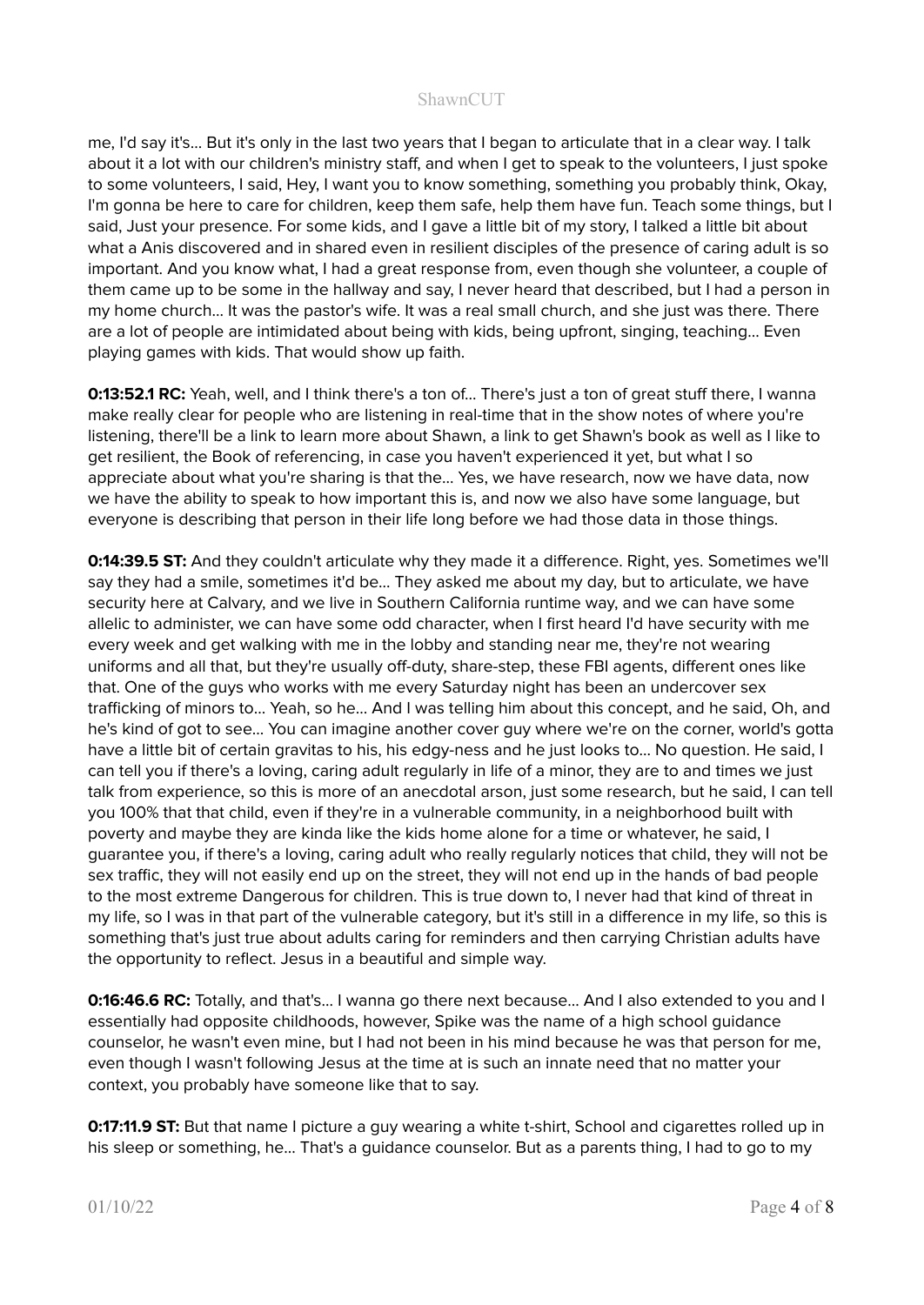guy in this counselor... Hey, what's his name? Like I was like, I think I Austin's really gonna appreciate. But the image I got when you said, spike, my guidance counselor was... And he were meeting him in the alley behind literary much, it gets pretty much... That, Man, I'd love to Gladiator the way, I don't mean the little... What's important in your life?

**0:17:48.5 RC:** I would love to spend the next 20 minutes talking about how funny that is, but where I'm actually gonna bring in the conversation is you just hit on a really key point, and I think it's helpful for folks... This is probably one of those questions I imagine, especially after a service, people are coming up to you and ask you questions, and sometimes they're embarrassed to ask certain questions, but since it's my job to lab into a microphone and I get the privilege of raising something with you that I would imagine, is often on the minds of people, but I would really appreciate you articulating, which is on a super basic level, can you articulate for folks with the biblical... I'm gonna use the word mandate to reflect that it's a leading question, but what the biblical mandate is around child discipleship, what are we as adults called to do for the next generation?

**0:18:39.5 ST:** Well, I think you could go all the way back to creation, of course, even pre-fall, there's a call of God upon Adam and Eve to multiply greenish. There's something happening there that's generational, that's what generation point generation that you see that rout the patriarchal era, how important that it is one generation on another. Then I think probably the core text for me that gets down to some of this basic stuff is donor on me, is the Shama passage where heroes of the word of God is one, but then it goes into it, how do you tell the next generation about that how do I to sell your children in your branch when you're sitting up or sitting or you're sitting down, rising up when you're walking the way, when you're going into the gates, when you're coming... It's in every day life for us today, that's why you're driving in the car to school, while you're walking up to the bus stop with your kids while you're waiting for the practice to start and the other kids to show up, all those different things. Those are the places, and I think still, that is a key part of that in terms of just a principal of… And notice in those times like Detroit, it's not... When you're formally teaching a family devotional or you're formally explaining a passage to a child, those are a part of it, but it's much simpler and much more profound that you are thinking and looking for the every day moments in life to share wisdom with your children and grandchildren, you get into the New Testament, then of course, Jesus, when the disciples are pushing children away, is now let them come, because it's this kind of safe to the whole kingdom, you get... These are the example of what kind of faith I'm calling people too, and then you can get into the New Testament of Epistles, you've got Paul commanding Timothy is a mother and grandmother for how they poured into him the gospel. He's known the scripture since he was a child, they were able to make them wise unto salvation, so there's this clear thread, it's not just one place in the Old Testament, or Jesus said it, or it's in the Epistles, this is the clear threat of scripture from creation forward to the church age now than we were to pour into the next generation, and we're on the disciple and saying a kid, just like we see adults Follow me as I follow Jesus, coming to of Christ, get to know them and growing him. And children need a context because they're taking in the world and developing so quickly that from birth to a senior in high school and maybe even beyond that, they need godly examples who first informal show up and they're faithfully there and present with them. And you're talking about Spike. I think I told you we talked in a couple months back that I had... Mr. Carson had cars and Li's name. And he was a widower, probably was about 75. He didn't have much of an outgoing personality, he was a very nice, kind man, we would even come sweet, it wasn't like he was going out of his way to learn a lot about you, whatever, but Mr. Carson in the Alana ministry then, and this is probably a 175 or so, he would be standing in the corner and he was the fall guy, they keep the scores as the game leader, yellow red team, 50 points to 20 points. He's writing on that and he would just sit there in the click forward really quiet, and he was kind of my line leader and one of the collars for the games and he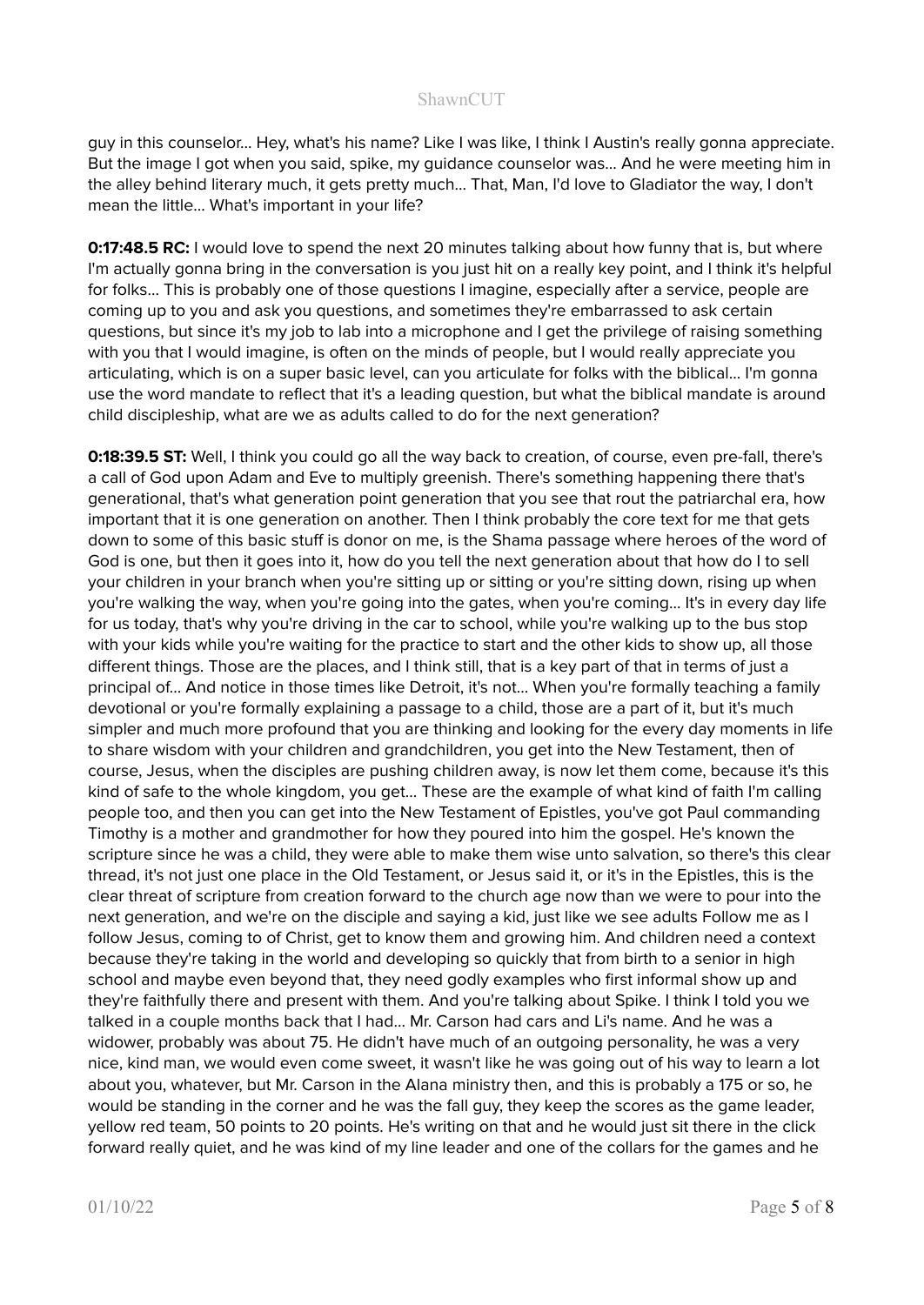would... He was there every week. Just present. And if you said something to him about your dog, I had a puppy. Use a month, you might say, Did you name those puppies, did people pick them up and take them? And he didn't really know how to continue the conversation... I wasn't that again. Outgoing and nurturing, if you will, but I remember him being there. I also remember though, he was always out there with the kids, even if you wasn't engaging with them, and there were other leaders who would take the game time to go in the hallway and talk to their friend leaders, it was like hang out time for leaders and I say to our children ministry folks, those people who are missing the prime time of ministry, Mr. Parsons was taking advantage of the prime tennis try, he was present with the kids in the downtime of laughing and playing, and these people saw that as the silly time, the non-important time because they were gonna leave the Co, they were gonna do the devotional, they were gonna last listen to the verses, he did those things too, but he didn't see game time as a break, he saw this the time, you just are there with the kids, and that's what we're talking about here too, is even if you are the diversion, which is great if God's giving these gifts and skills, wonderful, if you're the upfront person, but don't think that it's a great place of ministry, but those non-teaching times, those non-formal program times to… Those are the precious moments where the light of Christ shines into a child's heart and sometimes again, shines into people, to kids and to places where you didn't know what's needed, that's why those folks came in, apologized to me, they didn't know I needed the light. They were trying to go up the kids who need it, but when you just present all with this, you get an opportunity to have a shine places you didn't expect Manhattan, those godless, Mr. Carson.

**0:23:45.5 RC:** God bless minor Carson. Because I think... I'm laughing at myself because we're about 10, 10-ish episodes into this, and I do think this is the first time I asked somebody for a definition for child discipleship. So I appreciate that, because I think what stands out to me about that is that I feel like the church, both over broadly speaking, obviously, both over-complicates it and then over-simplifies it, where we treat it like child care or we treat it... It has to be this formal thus sayeth, the Lord at

**0:24:16.1 ST:** A seminary class. Yeah, sits, very deep. We've gotta teach them how to argue apologetic, ally for the resurrection. And there's a little of both. Right, they just show up and have fun and care for kids, and unfortunately, you and I both know unfortunately, it's been exposed to the Catholic Church, and even though a lot of Evangelical churches, that part of the lowest levels of child established provide for the moral physical, emotional well, being of children in that context, sadly, we assumed that was true for so many years, and now it's been exposed that it wasn't always that way. And so that's very important. But you're on the discipleship part, two with kids. I think sometimes we also... The one thing we do, Ross, is we think discipleship with adult has a different definition of the SIL-ship Eris in the sense that I think it's all... Like Paul said in ports, 111, follow me, he's not saying, Just follow me, though he follow me as I probably Christ. And so the best thing we can give our children, the best thing on a leader or challenge ministry leader can give the kids in their club is that they see them growing. Another memory I have a mister Carson over there in the corner, if you can score, is at some point, and I heard some adult City and one day before it, clothe walked up to me to... Cornerstone was ready to go, and they said, Hey, I hear your work and feels on wheels. And then that's for sure. I never heard that term, Meals on Wheels. And he said, Yeah, they said, If you like delivering meals to Alice people, course he's older, he... He said, Yeah, he says, a very shy guy. He says, not always my thing, but I like seeing them. Get that meal and I physically will have a car, and for me, that was seeing him growing in Jesus, even not was a very simple thing, it was him to saying, Follow me as I robotic, just by his living that out and taking another step of serving someone else... And I think that's all the discipleship is, I know Jess, I'm abiding. You do know Jesus too. And when you come to Jesus, then follow me as I follow Jesus. And that's what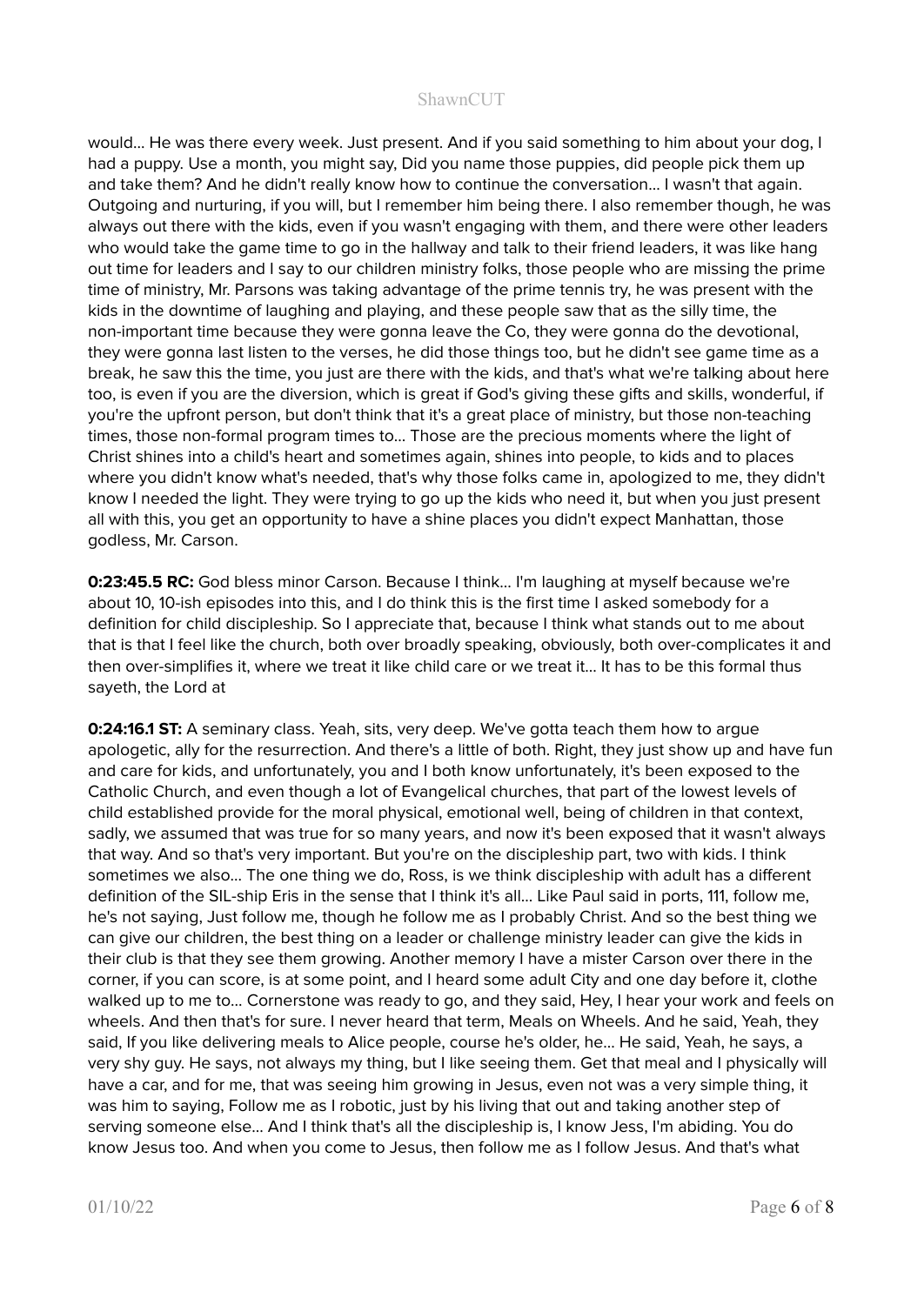we're doing, the children too, and that's why the caring adult becomes social kids. One day I get to have it and I say to Mr. Carson, I remember you in... You were starting to help with Meals on Wheels, and that really spoke to me as a kid, like eight... And he'd probably say, really, you heard that. But all that's important.

**0:26:46.1 RC:** Totally. Well, and I think we're in the series of conversations that we're calling hallways in homes, and the simple parts of this series is just that discipleship happens everywhere, and because today's kids are going into a context that is entirely different than the context that we as adults came from... We have to assume that they're already listening, we have to take advantage of every single moment because as we say around here, the church and the culture of 250 is gonna demand that. Where I kinda wanna land the plane is for folks who... I think there is often disability or where we started, which is in this place of cynicism where you've re-started back up a lot of program stuff, and it's 60% of what it used to be for it... Maybe 60% is actually a dream, maybe you're nowhere near 60%, whatever your context looks like, but discipleship is still happening. Can you explain to folks how when you're focused discipleship and your metric of success, the numbers and the other things that can sometimes we like noise can begin to have their proper place in the line, the long list of church or parenting priorities, if discipleship is the main thing, what happens next?

**0:28:13.7 ST:** Well, I think one of the assumptions too, as you're mentioning a few assumptions, one of the assumptions is not only these kids gonna grow up in different context than their parents data did, but there's also going... We also have realized they're being discipled by someone, These are wet sponges that are not just sitting there soaking, but they're observing, they're taking it and their eyes are open, they're physically developing fast or mentally and emotionally, their cognitive skills are coming on, there's spiritual, wakes and awareness this is coming on. So if we just say, Oh well, we had 100 kids before at this ministry and now we've got 50, how are we gonna get the other 50 back, and don't think about the 50 are there, or don't think of new ways and creative ways to do this, they're being discipled by the media, they're being discipled by their friends are being discipled by their teachers, are being discipled by coaches, and now all those people are gonna necessarily decide to them in the wrong direction, but the majority of the voices in their life in this culture, even more than I was going up, are going to be pulling them away from the things that are near and dear to the heart of God, the things that are a part of God's kingdom values and priorities, get a… Point them away from that. And so if the church just titles his thumbs trying to figure out how we get back to being what we were, or we gotta wait for the right numbers or whatever, each church or individuals in the church to the discipleship that happening from the world's perspective, it's getting stronger, they're finding new ways to get it to the kids and more apps and more disputes and Opal pluses and Netflix and peacocks and all kinds of stuff are coming, and we're missing the opportunity where if we... Even in our case in Southern California, there are a lot more restrictions. We're finding it very hard to do. I wanna... Right now, we probably won't be able to want until next fall, but I've said to our team, but whatever we do, even if you're standing in the hallway on Sundays between services, we gotta be President in the life of kids, we can't... And we work hard to do that online, I know a lot of the folks listening work turn, I wanna say thank you to the churches and Jonas ministry leaders and parents who were very hard to hearing a lot of the shutdown, all that. To actually stay in the life of kids, because we sometimes think if the program isn't working, we can't get in their life, the program is the accent to what we really should be doing, which is being present a life with child saying, Follow me as I followed Jesus and sometimes it's just so simple as showing up and being a regular, caring adult in the life of the child, I think when we get to heaven, if it's possible, if this is possible, I think the Mr. Carson and the spike types, and all those individuals were in the front row, have people like need and served in negate who settings and a little more attention or notoriety within a certain context, we get to back row the Billy Grahams and all the people... You know, their